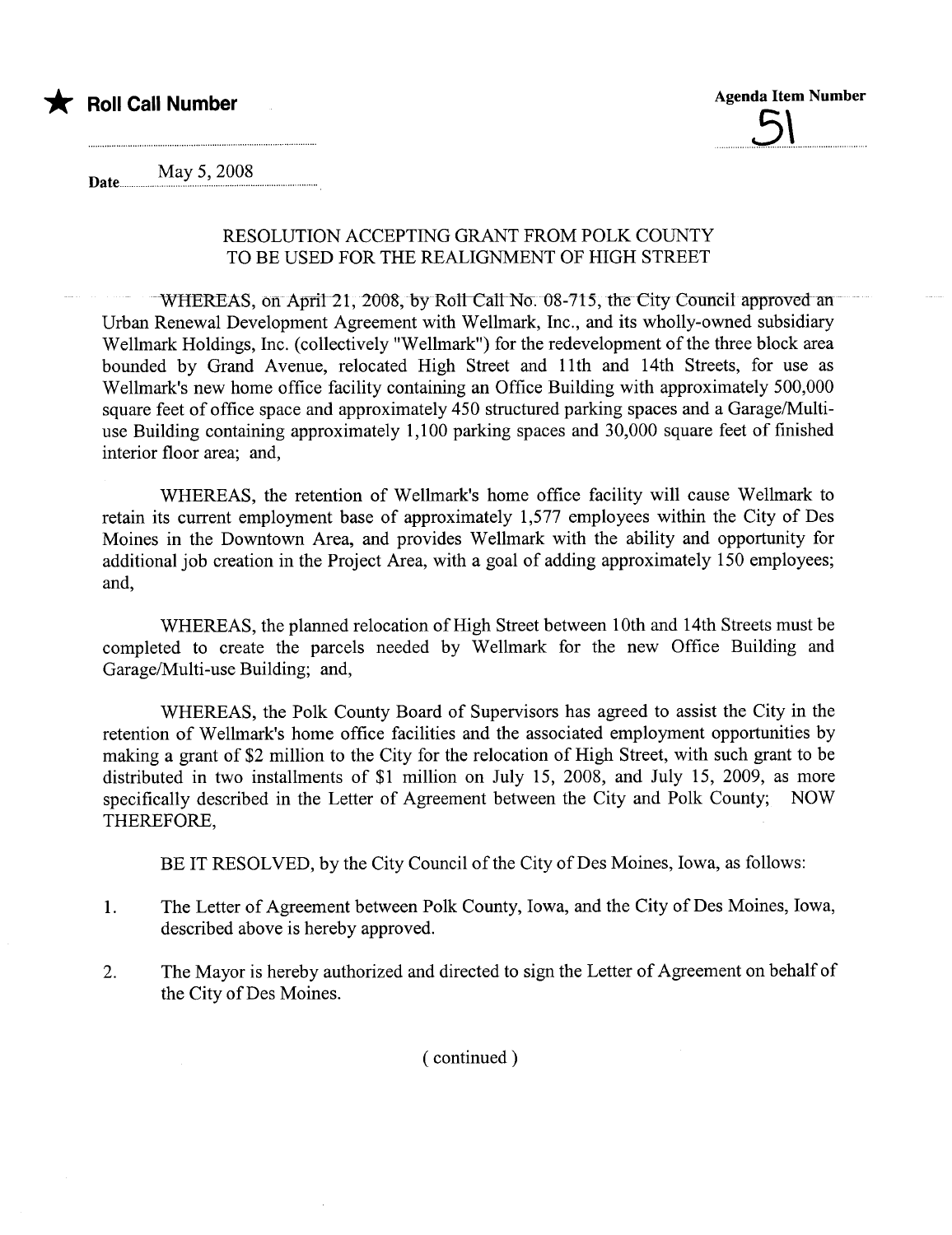

\* Roll Call Number Agenda Item Number Agenda Item Number

 $\cup$ 

Date.. May 5,2007

-2-

MOVED by to adopt.

FORM APPROVED:

FORM APPROVED:<br> $\begin{matrix} \text{Cyc} \\ \text{Roger K. Brown} \end{matrix}$ 

Assistant City Attorney

| <b>COUNCIL ACTION</b> | <b>YEAS</b> | <b>NAYS</b> | <b>PASS</b> | <b>ABSENT</b> |
|-----------------------|-------------|-------------|-------------|---------------|
| <b>COWNIE</b>         |             |             |             |               |
| <b>COLEMAN</b>        |             |             |             |               |
| <b>HENSLEY</b>        |             |             |             |               |
| <b>KIERNAN</b>        |             |             |             |               |
| <b>MAHAFFEY</b>       |             |             |             |               |
| <b>MEYER</b>          |             |             |             |               |
| <b>VLASSIS</b>        |             |             |             |               |
| <b>TOTAL</b>          |             |             |             |               |

..........................................................................................

## **CERTIFICATE**

I, DIANE RAUH, City Clerk of said City hereby certify that at a meeting of the City Council of said City of Des Moines, held on the above date, among other proceedings the above was adopted.

IN WITNESS WHEREOF, I have hereunto set my hand MOTION CARRIED APPROVED and affixed my seal the day and year first above written.

City Clerk